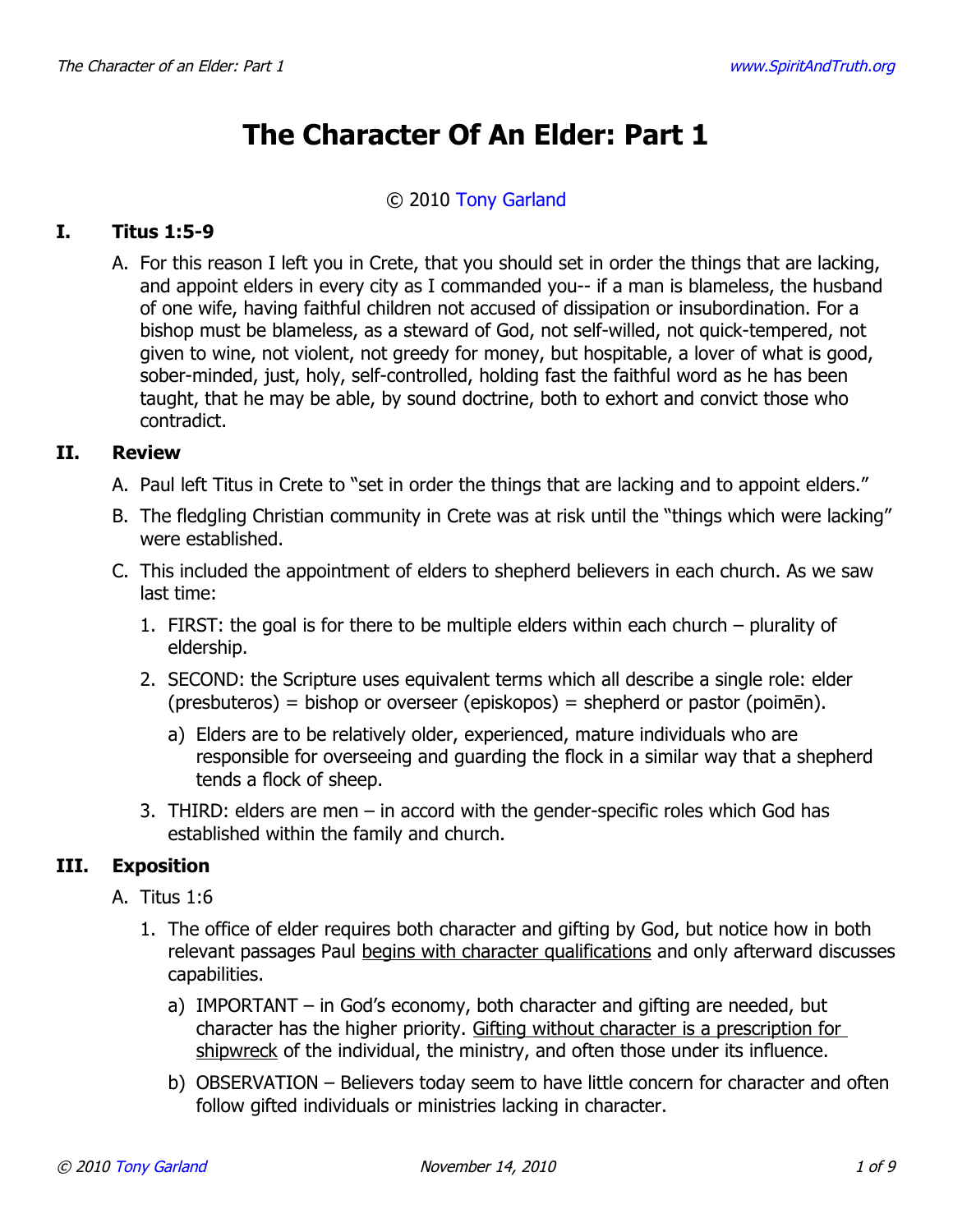- 2. **Blameless** aneklētos, a compound word meaning "not accused"
	- a) Strictly: not having been called up or arraigned before a judge. Free from reproach, not accused of having done anything wrong.
	- b) 1 Timothy uses a slightly different word anepilemtos meaning "not to be laid hold of". The idea being similar: he has done nothing wrong and stands without accusation of wrong-doing.
	- c) It does not mean 'perfect' or 'sinless.'
		- (1) 1 John 1:8

If we say that we have no sin, we deceive ourselves, and the truth is not in us.

- d) It also does not mean that everyone likes him.
	- (1) It means the elder has not been formally accused of actual wrong-doing, especially within the community at-large.
	- (2) 1Timothy 3:7

"Moreover he must have a good testimony among those who are outside..."

- e) The position of elder is a natural target for rebellious believers.
	- (1) As with anyone in a leadership position, there will always be someone who has a perceived reason to dislike the leader — typically because the leader is in a position of spiritual authority and has challenged an unscriptural practice of another.
	- (2) If an elder is walking in wisdom and with deference to the one being disciplined, then other non-elders in the fellowship generally will not know the details of what has gone down 'behind the scenes.'
	- (3) Elders won't shepherd perfectly, but they are attempting to walk a difficult balance between leading by example and using God-given authority when required.
		- (a) Hebrews 13:17

Obey those who rule over you, and be submissive, for they watch out for your souls, as those who must give account. Let them do so with joy and not with grief, for that would be unprofitable for you.

(4) Spurgeon - "Lectures to my Students" concerning the advice that those who would shepherd ought to act as if having "one blind eye and one deaf ear."

## 3. **Husband of one wife**.

- a) The Greek literally reads, "[a] man of one-woman"
- b) The phrase must be important because it appears first on the list of qualities necessary for church leadership in both Timothy and Titus (1Ti. 3:2,12; Tit. 1:6). Both elders and deacons are to be "one-woman men."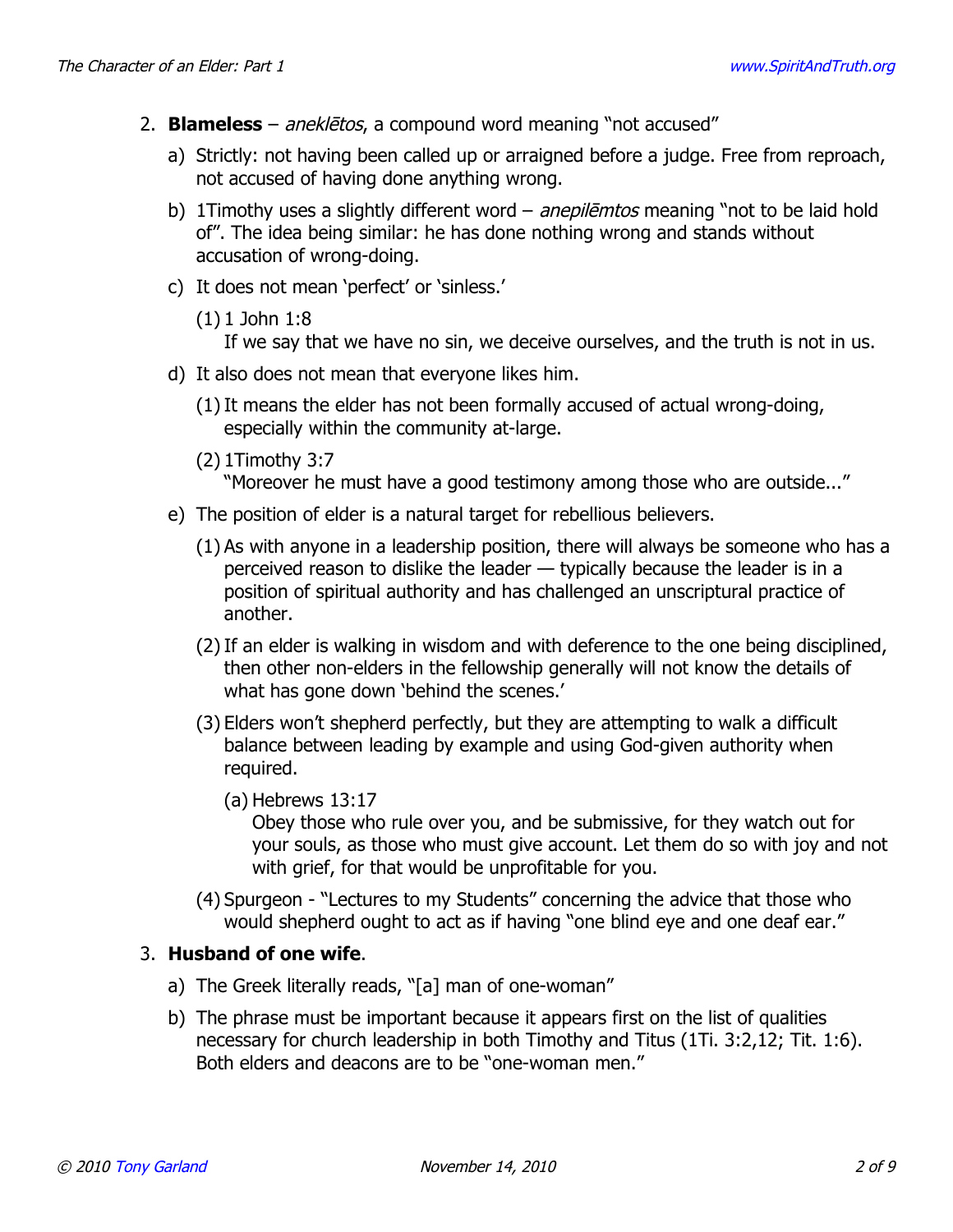- c) How should this be interpreted there is some ambiguity as the phrase stands on its own which leads to a number of possible meanings [Woods]
	- (1) If we take it to mean "never divorced", this would have a significant affect upon who is qualified for the position of an elder since statistics indicate that over 50 percent of all marriages in our day (both Christian and non-Christian) end in divorce.
- d) Various interpretations have been put forth in church history.
	- (1) Married to the church
		- (a) "wife" being allegorized or spiritualized to mean "the church". Married men (with real wives) do not qualify.
		- (b) Used in support of the requirement for Roman Catholic priests to be celibate.
	- (2) An elder must be married unmarried men do not qualify.
	- (3) Only ever married once, whether before or after becoming a Christian widowers who remarry do not qualify.
	- (4) Never divorced, either before or after becoming a Christian widowers who remarry are acceptable as elders.
	- (5) Never divorced after coming to faith a man who is divorced while a Christian does not qualify.
	- (6) Monogamy presently married to only one wife. A polygamist does not qualify.
	- (7) Moral husband for all time any husband who has ever been unfaithful does not qualify. (Although unfaithful, the man may not have been divorced.)
	- (8) Moral husband in the present for a sufficient period that wisdom suggests he qualifies for consideration as an elder.
- e) Principles to consider when evaluating the possible meanings
	- (1) Concerning the possibility that it indicates that an elder must be a married man.
		- (a) Paul elsewhere emphasizes that unmarried individuals can serve God with greater dedication and less distraction (1Cor. 7:8,25-33).
		- (b)If marriage was required in order to have experience managing a family and to produce children which could then be examined for their faithfulness, what about married couples to whom God does not grant fertility?
		- (c) There is no indication that either Paul or Timothy were married (or had children).
	- (2) Regarding monogamy this was not an issue in the Roman culture outside of Palestine. Also, it is said that the wife of a deacon must be a "one-man woman"  $(1)$ . 5:9) – are we to conclude that polyandry (a woman with multiple simultaneous husbands) is meant? This was never an issue in that culture.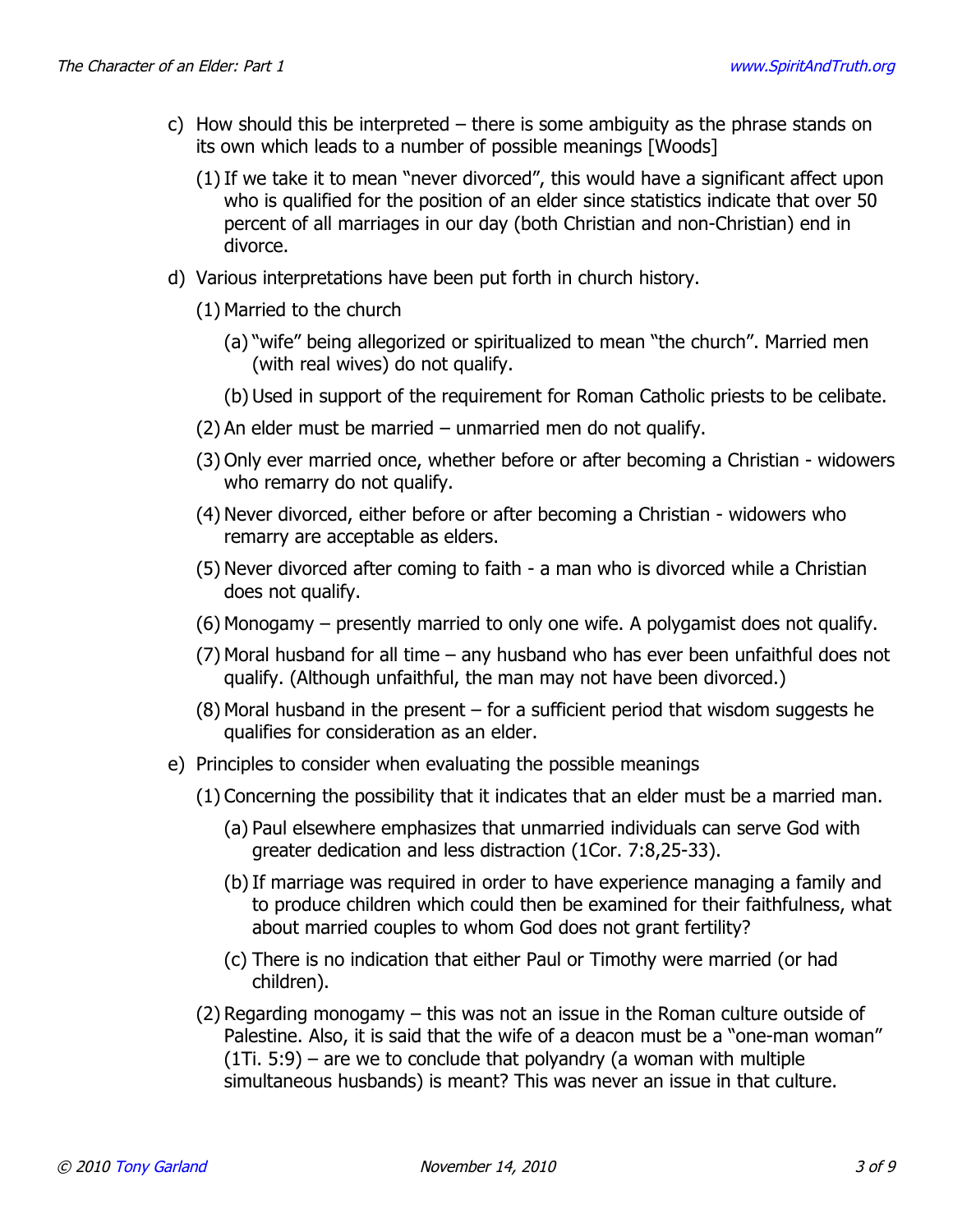- (3) All the other qualities which Paul mentions concern the qualifications of an elder emphasize the individual's present condition.
- (4) As to whether remarried widowers are excluded, in Romans 7 and 1 Corinthians, Paul indicates that after the death of the first spouse, the marriage bond is legitimately broken thus allowing the surviving spouse to remarry (Rom. 7:2-4; 1Cor. 7:39). Therefore, the surviving remarried spouse is no longer bound to the deceased.
- (5) When considering post-conversion divorce, we must remember that not all divorcées are morally culpable.
	- (a) Christ granted permission for people to divorce on the basis of adultery (Mat. 5:32; 19:9).
	- (b) A spouse could initiate divorce against the desire of the husband.
	- (c) In 1 Corinthians 7, Paul indicates that an unbelieving spouse who desires to depart from a believer should not be opposed if it leads to disharmony.
- (6) If believers are forever limited by their pre-conversion sins, then is their really true forgiveness and restoration to be found in Christ? And what are we to make of God's restoration of individuals such as Moses (guilty of murder), David (guilty of adultery and murder), and Paul (accomplice to murder)?
- (7) Is it logical to preach reconciliation and cleansing from all sin, including murder as in the case of Moses, David, and Paul and then hold up divorce as a more serious sin which permanently disqualifies a man from ever being considered as an elder?
- (8) Do we experience less forgiveness and grace after we are no longer enemies of God, but among the redeemed?
- f) The appeal of legalism and judgmental-ism to the flesh.
	- (1) Coming to God as a needy debtor of His grace and restoration, how quickly having experienced it's healing power we throw it off when our gaze subsequently turns to take in our brothers and sisters in Christ!
	- (2) Reading other commentators and interpreters on this passage can be an instructive, if depressing experience: a bewildering and arbitrary collection of moralizing and limitation which serve in the main as a healthy reminder to rejoice that our fellow man is not in the place of God.
		- (a) He must be married, he can't be married. He can never have been divorced. He can't have been widowed. If widowed, he can never remarry... on and on it goes – much of it sorely out of touch with the tenor of the entire New Testament teaching concerning legalism and grace.
- g) Summary: a man who is presently a faithful husband to one woman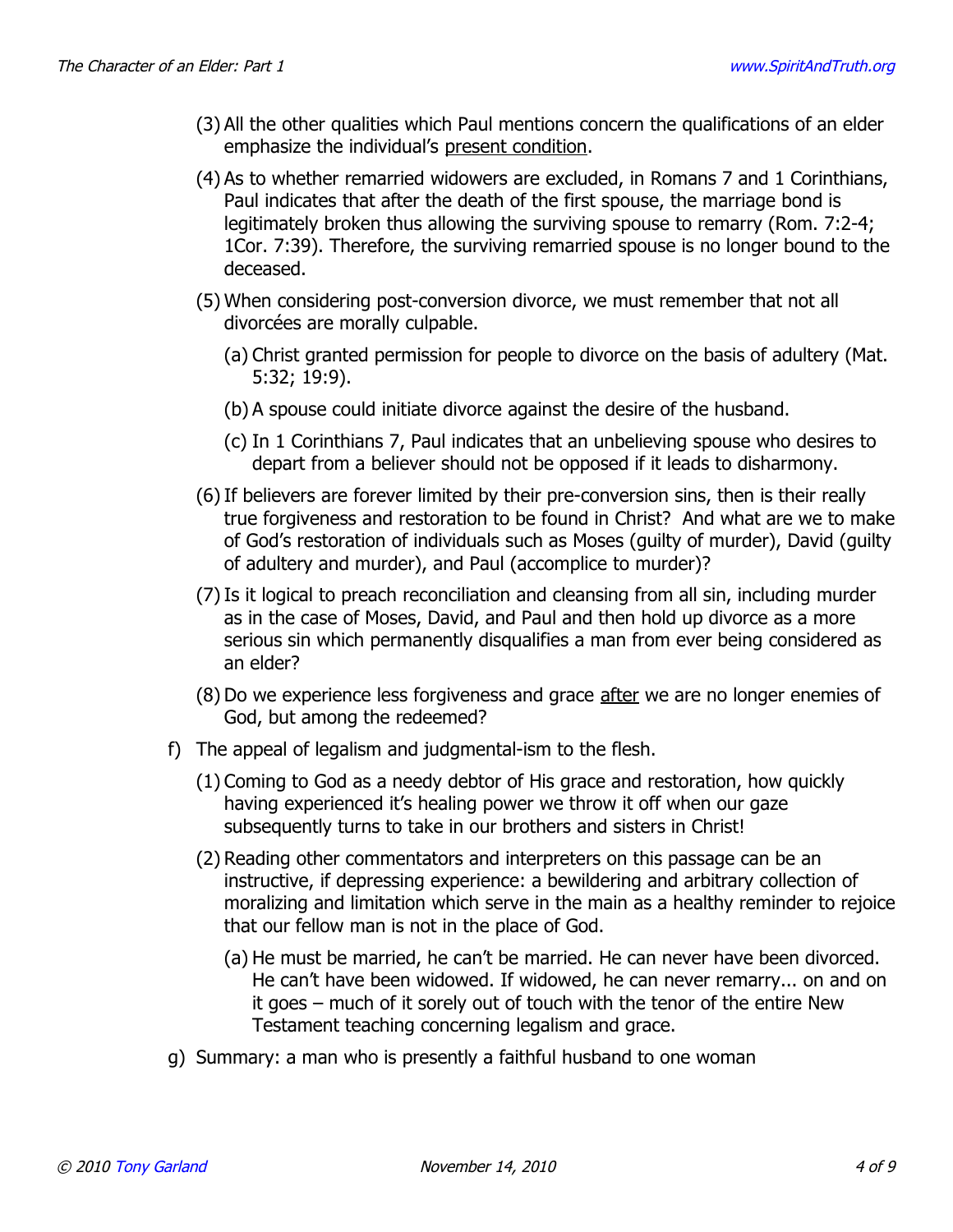- (1) Consistently, over a sufficient period of time that wisdom suggests qualifies him for consideration as an elder – just like the other characteristics which follow.
- (2) Men like Moses, David, and the Apostle Paul were all guilty of far more serious sins, yet following repentance and restoration, subsequently served in leadership roles.
- (3) This stance is more difficult and requires great wisdom and forgiveness, but accords more closely with the great truths of grace taught within Scripture.
- (4) As with many other elements of New Testament truth, walking in the Scriptural balance requires greater dedication.
- (5) It requires less maturity and responsibility to walk in legalism, but this seriously perverts the forgiveness and grace which are absolutely critical components of the gospel message!

## 4. **Having faithful children**.

- a) Faithful does this mean they must be believers?
	- (1) "having children who believe" (NASB95), "his children are believers" (ESV)
	- (2) One commentary makes, what seems to me, to be a very presumptuous statement: "It must be supposed that a Christian father who has unbelieving children is himself a recent convert or a very careless Christian." [White, 4:187]
	- (3) Another state, He who could not bring his children to faith, how shall he bring others? [JFB, Tit. 1:6]
	- (4) One wonders if these folks have ever raised children or observed real families?!
	- (5) More importantly, what does Scripture teach elsewhere concerning salvation?
		- (a) Is coming to faith simply a matter of good instruction, godly example, and a wholesome environment?
		- (b)If the church at large did an exemplary job of presenting the gospel and living it out, would the entire world flock to Christ?
		- (c) Predestination, election does the elect include every child of an elect parent?
			- i) What about situations where only one parent is a believer?
			- ii) How about situations (which we've all experienced) where several children are brought up identically in the same home under the same parents, but respond differently to the Christian faith? Was it a difference in the conduct of the father in the home that was the ultimate determining factor?
			- iii) What about the Scriptural truth that each *individual* is responsible before God — and that one person can never "make" another come to faith?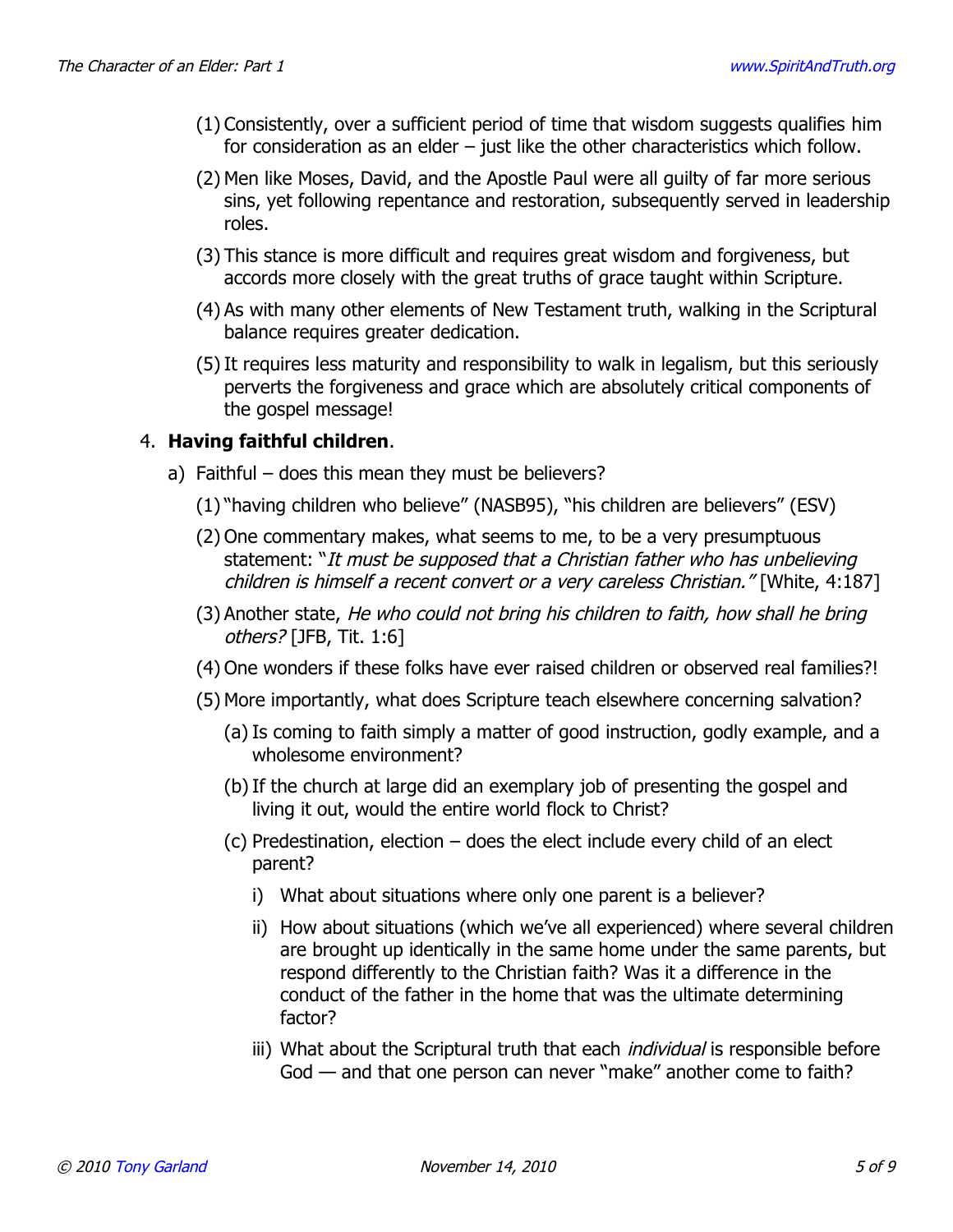iv) John 1:12-13

But as many as received Him, to them He gave the right to become children of God, to those who believe in His name: who were born, not of blood, nor of the will of the flesh, nor of the will of man, but of God.

- (6) Jesus chose Judas to be His disciple. If anyone had a perfect teacher and an environment that would have assured coming to faith, wouldn't it have been Judas? Yet we know he did not come to faith, but perished.
- (7) Letter to Timothy clarifies that this concerns *faithful behavior subject to godly* discipline rather than being born-again, which no father, exhort – teach – pray – as he might, can guarantee:
	- (a) 1 Timothy 3:4-5

one who rules his own house well, having *his* children in submission with all reverence (for if a man does not know how to rule his own house, how will he take care of the church of God?);

(b) 1 Timothy 3:12

Let deacons be the husbands of one wife, ruling  $[$  their $]$  children and their own houses well.

- (8) Given the compass of Scriptural teaching concerning the process of salvation, it is best to understand this passage according to the reading adopted by the NKJV: the children of an elder are to be *faithful*, that is, *reliable, trustworthy* – whether born again or not.
- (9) Here we can agree with the venerable commentator Matthew Henry: And, as to his children, *having faithful children*, obedient and good, brought up in the true Christian faith, and living according to it, at least as far as the endeavours of the parents can avail. [Henry, Tit. 1:6-16]

#### **5. Not accused of dissipation or insubordination**

- a) Dissipation asotias
	- (1) behavior which shows lack of concern or thought for the consequences of an action—'senseless deeds, reckless deeds, recklessness'
	- (2) a lack of appreciation for how their actions affect others
	- (3) out of control, undisciplined
	- (4) Eph. 5:18 describes the effects of being 'drunk with wine'
- b) Insubordination anupótaka
	- (1) independent, out of control not subject to the father's authority, or authority in general
	- (2) disobedient, rebellious
- c) As Paul makes clear in his letter to Timothy, the qualities of a good father within the home are a requirement for service in a similar role in the church.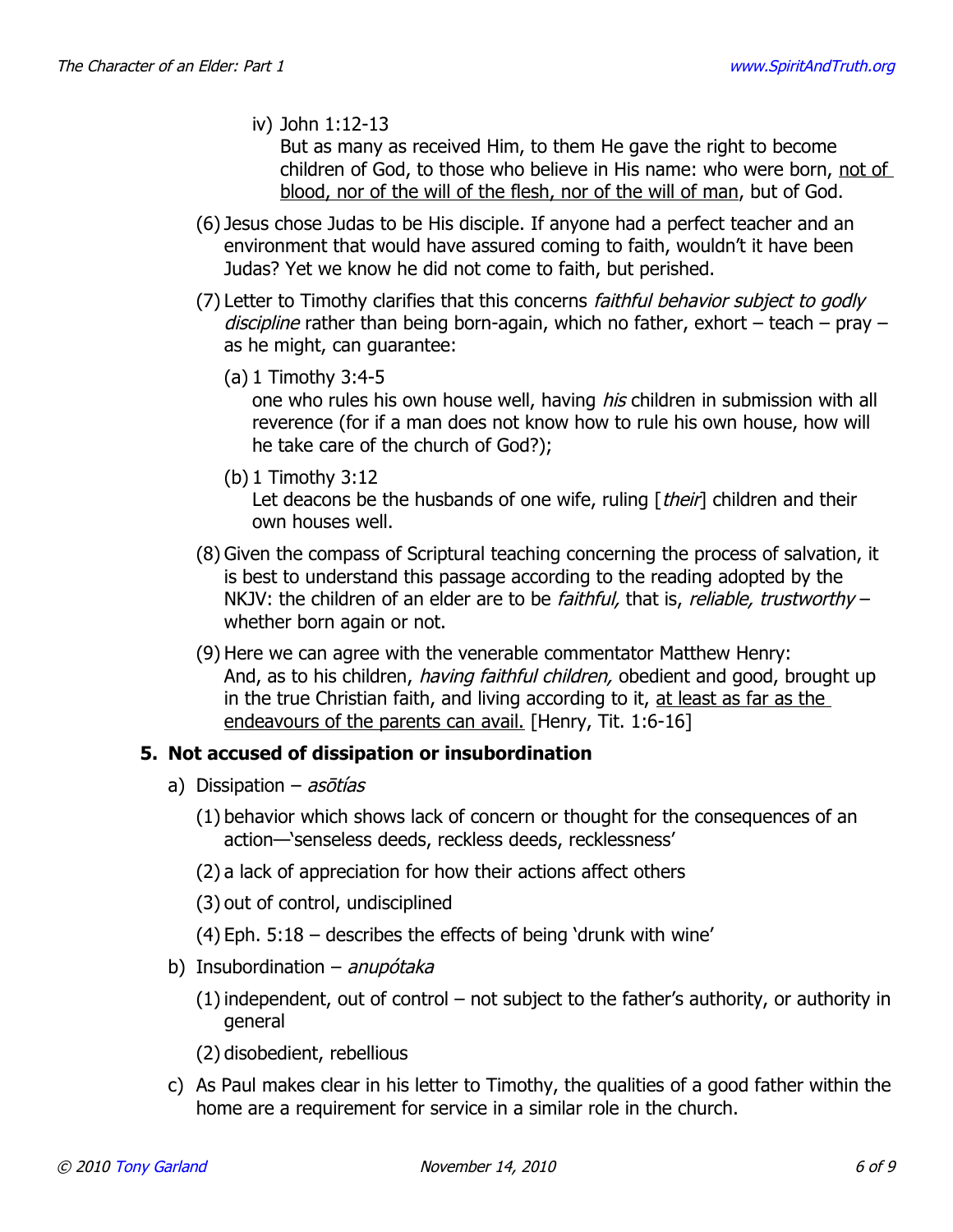- (1) Leadership by example.
- (2) Encouragement, motivating children to discover and develop their God-given gifts.
- (3) Consistency
- (4) Firm authority where needed (and it will always be needed at times!)

## **IV. Points Of Application**

- A. Christian Ministry has high standards.
	- 1. Character is a *prerequisite* for effective gifting  $-$  they must not be separated.
	- 2. Gifting without character results in damage. Damage to believers and damage to the cause of Christ.
	- 3. The tendency in our time is to focus on gifting to the detriment of character. The results are both evident and predictable.
- B. The primary measure of a man's character is reflected in his treatment of his immediate family.
	- 1. His wife
		- a) It is no accident that one of the first requirements Paul mentions in both passages concerning the qualifications of an elder is that he be a "one woman man."
		- b) Steadfast loyalty and faithfulness.
		- c) Sexual purity.
		- d) Devotion to the partner God has given.
		- e) The most intimate relationship possible this side of heaven.
		- f) Encouragement, protection, gentleness.
		- g) Trust will it be earned and held?
	- 2. His children
		- a) Do they respect him, even when they disagree?
		- b) Does he nurture them or frustrate them?
	- 3. 24/7 relationship impossible to make it out to be different than it is.
		- a) The man's wife and his children are the litmus test of who He and how he behaves is in close relationship over time.
- C. The Christian walk involves enormous grace and forgiveness.
	- 1. Lack of forgiveness and legalism which characterize many churches mar the face of **Christianity** 
		- a) Observers who are outside fail to see the enormous forgiveness and restoration which is only found in true Christianity.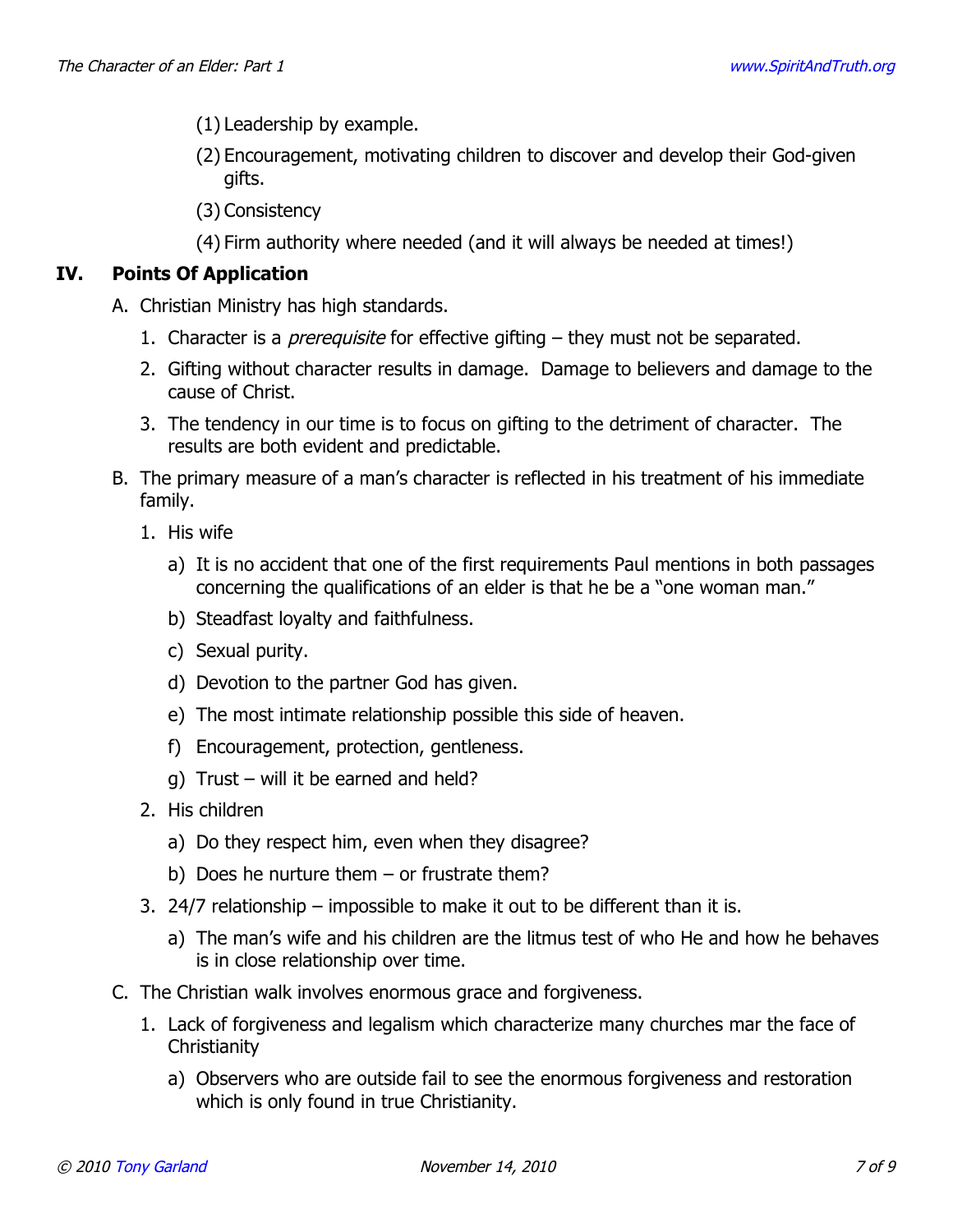- b) Believers, having come to faith, can face the cruel and unbiblical reality of a congregation which judges them more harshly than Christ and refuses to forgive that which is now past – whether prior to coming to faith or after.
- 2. We experience (and extend) no less grace after having come to faith than before coming to grace. Christianity is all about grace!
- 3. Grace with Wisdom and in light of true repentance and Biblical process.
- 4. Ted Haggard as illustration. $<sup>1</sup>$  $<sup>1</sup>$  $<sup>1</sup>$ </sup>
	- a) After 22 years, he served as pastor of New Life Church operating from a campus in northern Colorado Springs with a congregation of 14,000.
	- b) In November 2006, a male prostitute and masseur alleged that over a period of 3 years Haggard had paid him to engage in sex and also purchased and used methamphetamine.
	- c) A few days later Haggard resigned from all of his leadership positions.
	- d) On February 6, 2008, the new pastor at New Life Church, former home to Haggard, issued a press release announcing that Haggard had requested to leave the team created to "restore" him and that as Haggard's restoration is "incomplete", and that he was not welcome to return to vocational ministry at New Life Church.
	- e) On January 23, 2009 . . . officials from Haggard's former church announced that a young male church member had come forward in 2006 and that there was an "overwhelming pool of evidence [of an] inappropriate, consensual sexual relationship [that] went on for a long period of time [with Haggard]. Haggard's successor said the church reached a six figure settlement with the man, who was in his early 20s at the time.
	- f) On June 1, 2010 Haggard announced that he intended to start a new church in Colorado Springs. On June 6, 2010 the first meeting of the St. James Church occurred with Ted Haggard as the Pastor at his home in Colorado Springs, Colorado.
	- g) This is a man who, during his most intimate relations with his wife, knowingly exposed her to life-threatening risks without her knowledge. This is a most extreme violation of trust and evidence of selfishness!
	- h) Mr. Haggard has prematurely cut off the brothers who were overseeing his healing and restoration process and has entered ministry in a pastoral role after an extremely short period of reflection and healing.
	- i) The fact that he would seek to shepherd others so soon and after such deep betrayal of his wife and family is a big red flag.
	- j) This is not biblical wisdom those who place themselves under such a leader have only themselves to blame!

<span id="page-7-0"></span><sup>1</sup> http://en.wikipedia.org/wiki/Ted\_Haggard